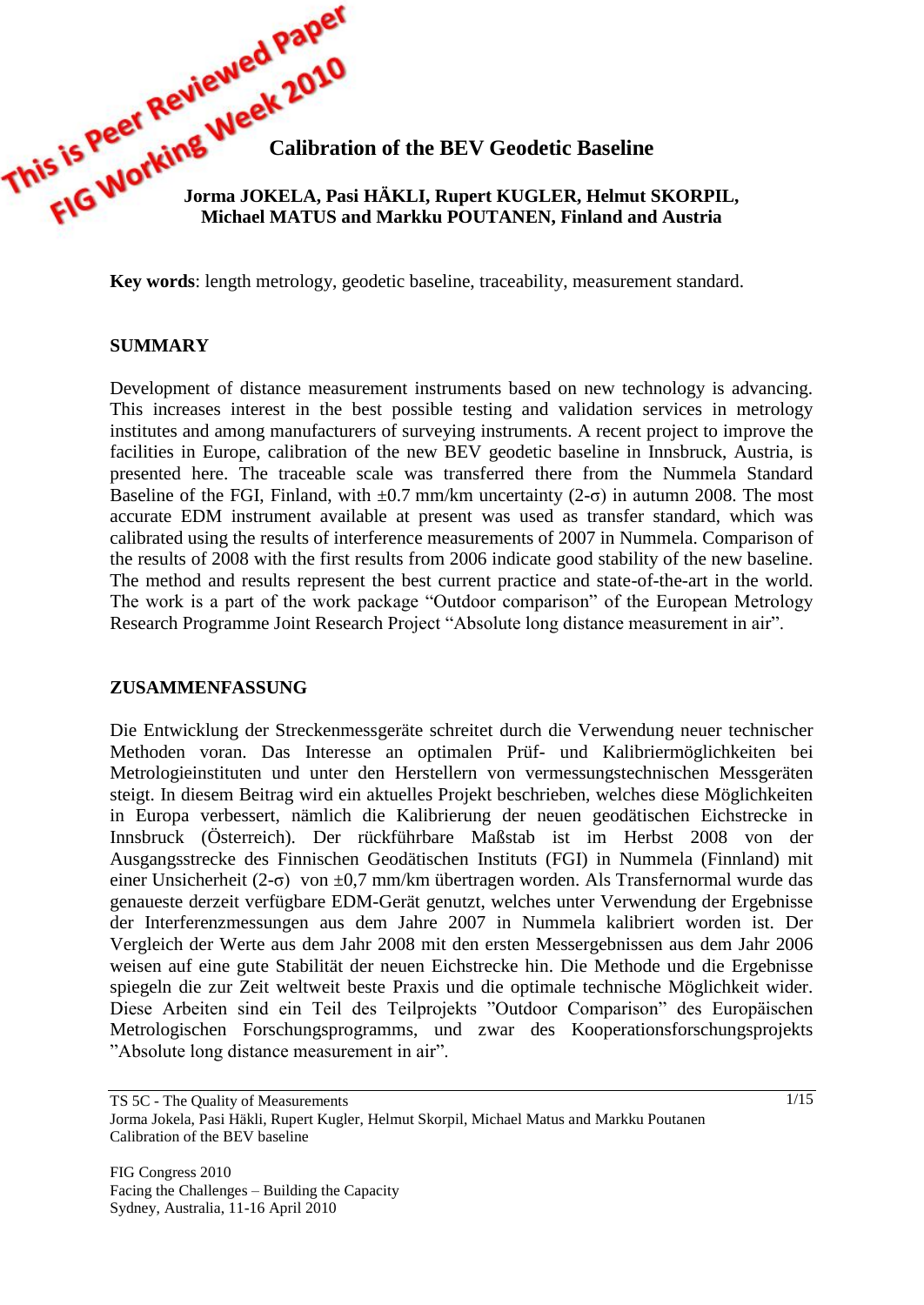# **Calibration of the BEV Geodetic Baseline**

## **Jorma JOKELA, Pasi HÄKLI, Rupert KUGLER, Helmut SKORPIL, Michael MATUS and Markku POUTANEN, Finland and Austria**

## **1. INTRODUCTION**

New methods for long range dimensional metrology are developed in the European Metrology Research Programme joint research project T3.J3.1 "Absolute long distance measurement in air" (EMRP 2009). A part of this project, bringing together nine European metrology research institutes, is the work package for validation and reproducibility estimation of new absolute distance measurement (ADM) instruments outdoors. To improve facilities for this the 1 080 metres geodetic baseline of the Austrian metrology institute BEV (Bundesamt für Eich- und Vermessungswesen) in Innsbruck was calibrated in September 2008 by transferring the scale from the Nummela Standard Baseline of the Finnish Geodetic Institute (FGI). The extremely stable 864 metres baseline in Finland is widely known as the most accurate geodetic baseline in the world. The length is traceable to the definition of the metre with  $\pm 0.07$  mm standard uncertainty (Jokela et al. 2009) through a quartz metre system and white light interference measurements with the Väisälä comparator. The scale has recently been transferred to about ten countries using high precision electronic distance measurement (EDM) instruments as transfer standards. The method – as the best current practice and state-of-the-art – and results of the scale transfer to the BEV geodetic baseline are presented here.

## **1.1 The BEV geodetic baseline**

The BEV baseline (Fig. 1), constructed in 2006 in the western outskirts of city of Innsbruck, consists of seven observation pillars, numbered from 1 to 7, at 0, 30, 120, 270, 480, 750 and 1 080 metres. Azimuth of the baseline is 83°, southern side is open, whereas mountains rise on the northern side; the ground is grass and gravel road. The location on a strip of land between a busy motorway and fast-flowing river Inn is challenging for measurements, especially in determination of velocity corrections of EDM observations. Height difference is –1.8 m from west to east (Fig. 2). Pillars 1–4 and 6 are in line with decimetre accuracy, whereas pillars 5 and 7 are 0.4 m and 3.8 m apart from this line (Fig. 2). Based on preliminary probing and objectives set within the EMRP, measurement uncertainty of up to  $\pm 0.5$  mm/km was expected in the scale transfer measurement.

## **1.2 The Nummela Standard Baseline**

The Nummela baseline (Fig. 1), founded in 1933, consists of six observation pillars and more permanent underground markers at 0, 24, 72, 216, 432 and 864 metres. Since the advent of interference measurements with the Väisälä comparator in 1947, the baseline has been called Nummela Standard Baseline. The interference measurement method was invented by Yrjö Väisälä already in 1923 (Väisälä 1923), and even today it is the most accurate method for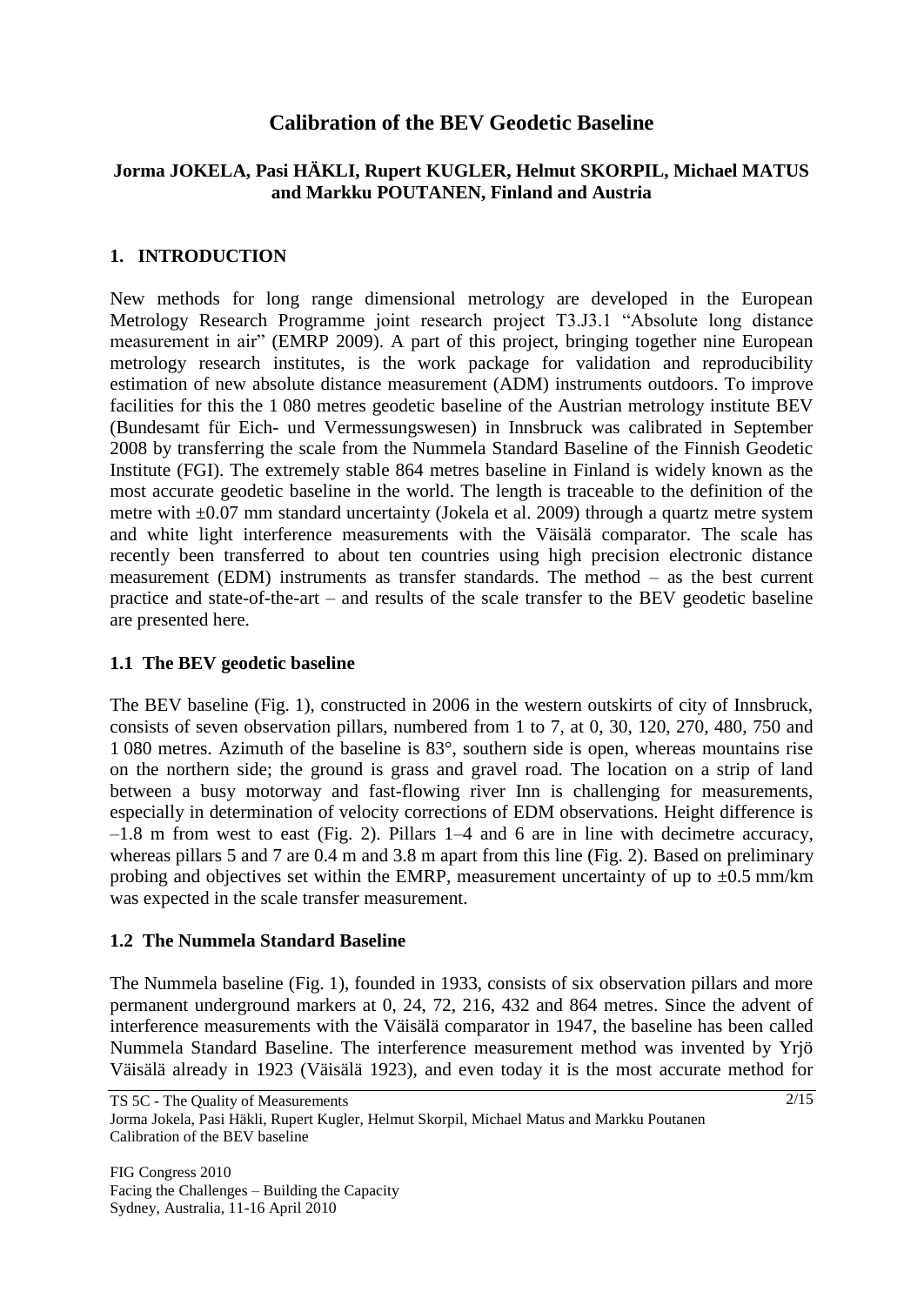traceable distance measurements in field conditions. Since 1951 similar measurements standards for geodetic measurements have been recommended by the International Association of Geodesy (IAG) and since 1954 by the International Union of Geodesy and Geophysics (IUGG).

The baseline is located close to the town centre of Nummela, 45 km NW of Helsinki, on a frost-resistant ridge of moraine and sand with glacial origin, covered with pine forest. Large renovation works of working premises and observation pillars were carried out in 2004–2007. All observation pillars are on the same line in space, since this is a requirement for interference measurements; the height difference from 0 m to 864 m is –4.1 m. The result of interference measurement is preserved in lengths between the underground markers, which can be accessed and utilized through regular theodolite-based projection measurements. The use of underground markers and excellent environment together with methods with superb accuracy guarantee the high quality of the baseline. It serves customers worldwide in calibration of high precision EDM instruments and in scale transfers to other baselines (Jokela and Häkli 2006).



**Figure 1.** Geodetic baselines of the FGI in Nummela (left) and of the BEV in Innsbruck.



**Figure 2.** Altitudes (left) and horizontal nonparallelism (right) of the BEV baseline pillars. Azimuth of baseline direction is about 83°.

TS 5C - The Quality of Measurements Jorma Jokela, Pasi Häkli, Rupert Kugler, Helmut Skorpil, Michael Matus and Markku Poutanen Calibration of the BEV baseline

FIG Congress 2010 Facing the Challenges – Building the Capacity Sydney, Australia, 11-16 April 2010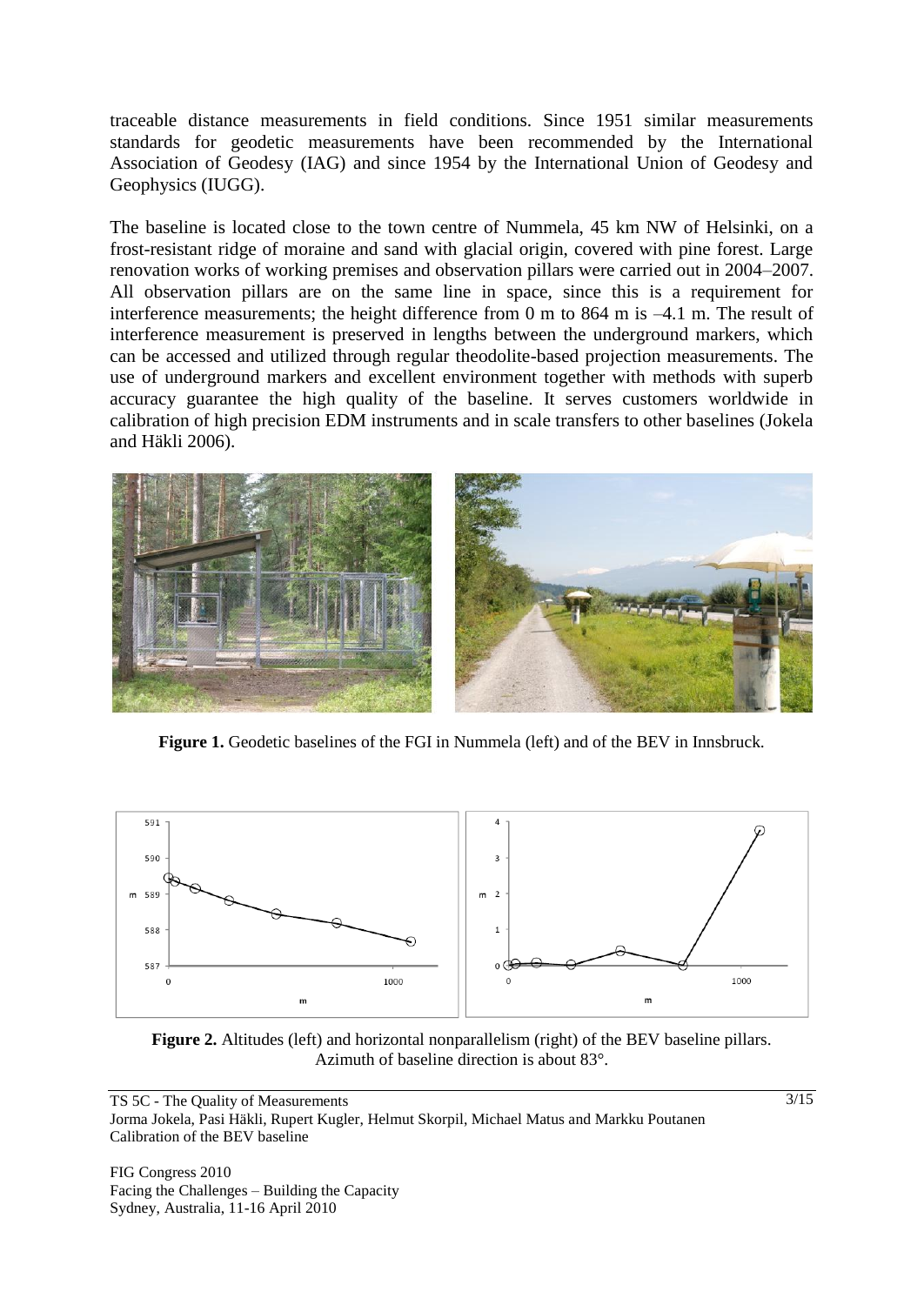In autumn 2007 the Nummela Standard Baseline was measured for the 15th time with the Väisälä comparator. The successful measurements and excellent compatibility with previous results prove the reliability of the baseline again. Standard uncertainties of baseline lengths from 24 m to 864 m range from  $\pm 0.022$  mm to  $\pm 0.074$  mm. Maximum variation in the 864 metres length has been only 0.6 mm during the 60 years time series.

# **2. TRACEABILITY CHAIN**

The traceability chain from the definition of the metre to lengths at a standard baseline are described in numerous publications (one of the latest is by Jokela and Poutanen 1998), and only the main points are listed here. Information on Väisälä baselines and interference comparator is given also e.g. in Kukkamäki (1969 and 1978) and on quartz gauges in Väisälä and Oterma (1967).

## **2.1 Quartz gauge system and Väisälä interference comparator**

Lengths of 1-m-long quartz gauges bring the scale in the Väisälä (white light) interference comparator. The quartz metre system is maintained with regularly repeated comparisons in the laboratory of Tuorla Observatory of University of Turku. The standard uncertainty of comparisons with the principal normal, quartz gauge no. 29, is a few nm. The scale of the system is validated through absolute calibrations of a transfer standard, quartz gauge no. 30 and some other quartz gauges. The latest absolute calibrations were performed at the PTB (Physikalisch-Technische Bundesanstalt) Braunschweig, in 1995 and at the MIKES (Centre for Metrology and Accreditation) Helsinki, in 2000 (Lassila et al. 2003), both of them with congruent results with about  $\pm 35$  nm standard uncertainty. Next calibrations are planned in connection with the renewal of the computer system at Tuorla.

# **2.2 Projection measurements**

For calibrations at the Nummela Standard Baseline the lengths preserved between the underground markers are restored to lengths between forced-centring plates on observation pillars with repeated projection measurements.

The projection measurements are based on precise angle measurements. A theodolite is adjusted on an observation pillar, and pointings are made and angles read to distant targets on one or two other observation pillars in the baseline direction, and to a plumbing rod that is adjusted above the underground marker at the projection site, perpendicular to the baseline direction. For one projection, four sets of horizontal angles are measured in two theodolite face positions. The distance between the observation pillar and underground marker is measured with a calibrated steel tape; due to optimal geometry one millimetre uncertainty is easily obtained and sufficient here. The projection corrections are calculated with simple trigonometric formulas.

TS 5C - The Quality of Measurements Jorma Jokela, Pasi Häkli, Rupert Kugler, Helmut Skorpil, Michael Matus and Markku Poutanen Calibration of the BEV baseline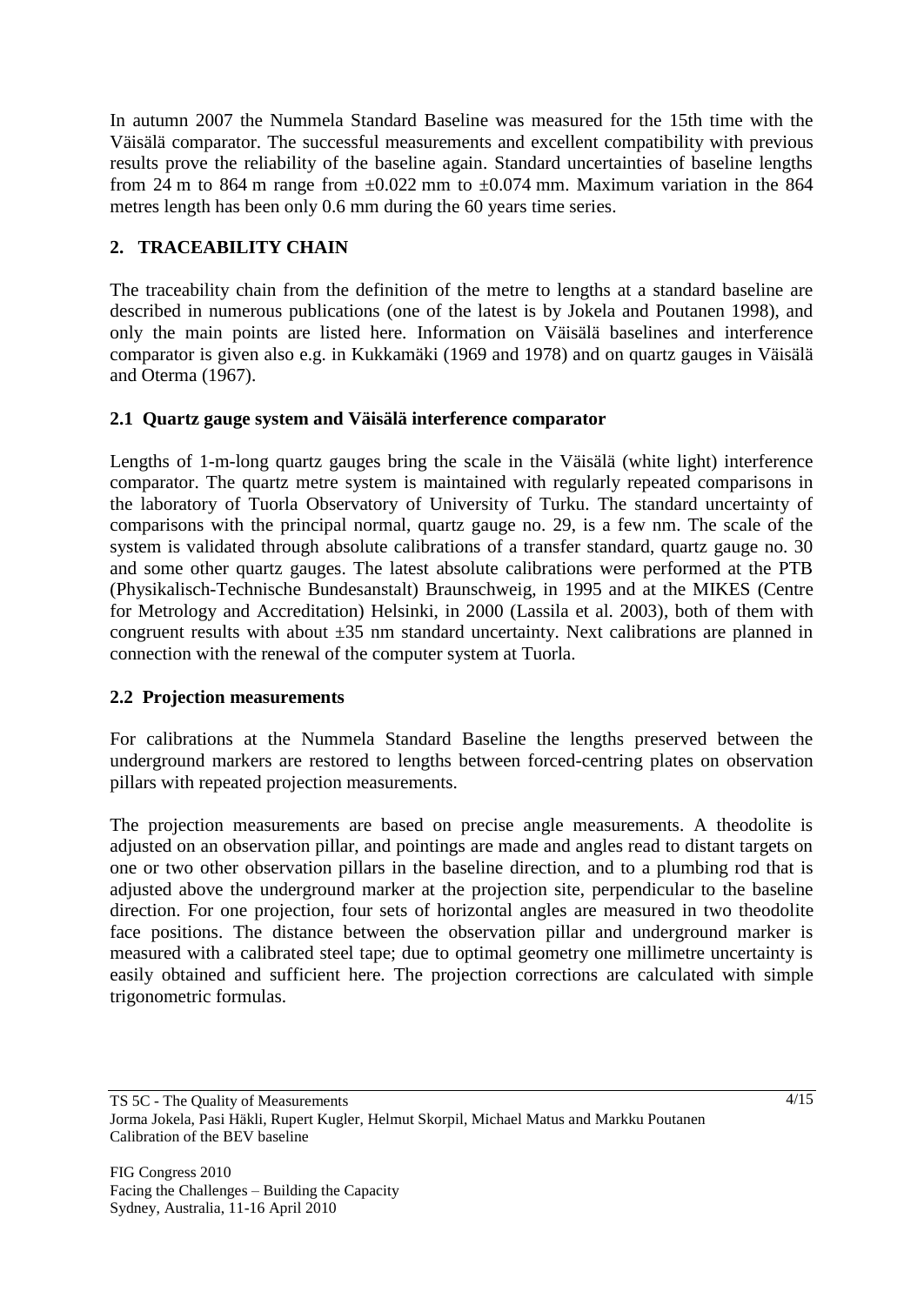For the scale transfers in autumn 2008 four calibrations of the transfer standard were scheduled between the first and second projections, and four more between the third and fourth projections. One Leica TC2003 theodolite was used in August and November, and another in September and October; depending on the instrument there is 0.2 mm systematic difference in projection corrections. This difference was not corrected, since the correction would not be generally valid for the other instruments used at the baseline. The average values were used instead. To obtain known distances *scal* between observation pillars 0 and *ν* to be used in calibration the average values of all projection corrections *P* are added to the true values *sint* from interference measurements,

$$
s_{cal}^{0-\nu} = s_{int}^{0-\nu} + P_0 - P_\nu
$$

Congruent results from projection measurements before and after scale transfer (Table 1, from –0.05 mm to +0.13 mm in average values) prove both that the baseline is stable and that the distances from interference measurements could be accurately transferred to distances between observation pillars. Empirically, based on long experience, the standard uncertainty of projection corrections was estimated to be  $\pm 0.07$  mm.

**Table 1.** Projection corrections (mm) between underground markers and observation pillars before and after the scale transfer. One theodolite was used in August and November and another in September and October.

| Pillar | August    | September | Average  |
|--------|-----------|-----------|----------|
| v      | $25 - 28$ | $4 - 11$  | "before" |
| 0      | $+1.292$  | $+1.365$  | $+1.33$  |
| 24     | $-0.364$  | $-0.577$  | $-0.47$  |
| 72     | $+1.589$  | $+1.360$  | $+1.48$  |
| 216    | $-0.161$  | $-0.331$  | $-0.25$  |
| 432    | $+1.716$  | $+1.461$  | $+1.59$  |
| 864    | $+0.929$  | $+0.705$  | $+0.82$  |
|        | October   | November  | Average  |
|        | $28 - 30$ | $7 - 11$  | "after"  |
| 0      | $+1.331$  | $+1.295$  | $+1.31$  |
| 24     | $-0.473$  | $-0.199$  | $-0.34$  |
| 72     | $+1.440$  | $+1.618$  | $+1.53$  |
| 216    | $-0.383$  | $-0.177$  | $-0.28$  |
| 432    | $+1.467$  | $+1.608$  | $+1.54$  |
| 864    | $+0.787$  | $+0.902$  | $+0.84$  |

### **2.3 Calibration of transfer standard**

The Kern Mekometer ME5000 EDM instrument and prism reflector of the Laboratory of Geoinformation and Positioning Technology of Helsinki University of Technology (TKK) have been used as transfer standard between the two baselines. Four calibrations of the transfer standard were performed in Nummela both before and after the calibration of the BEV baseline in Innsbruck. The EDM calibrations also served three other scale transfer measurements during autumn 2008, to high precision calibration baselines in Lithuania and Estonia and to a baseline for geodynamical research in Finland.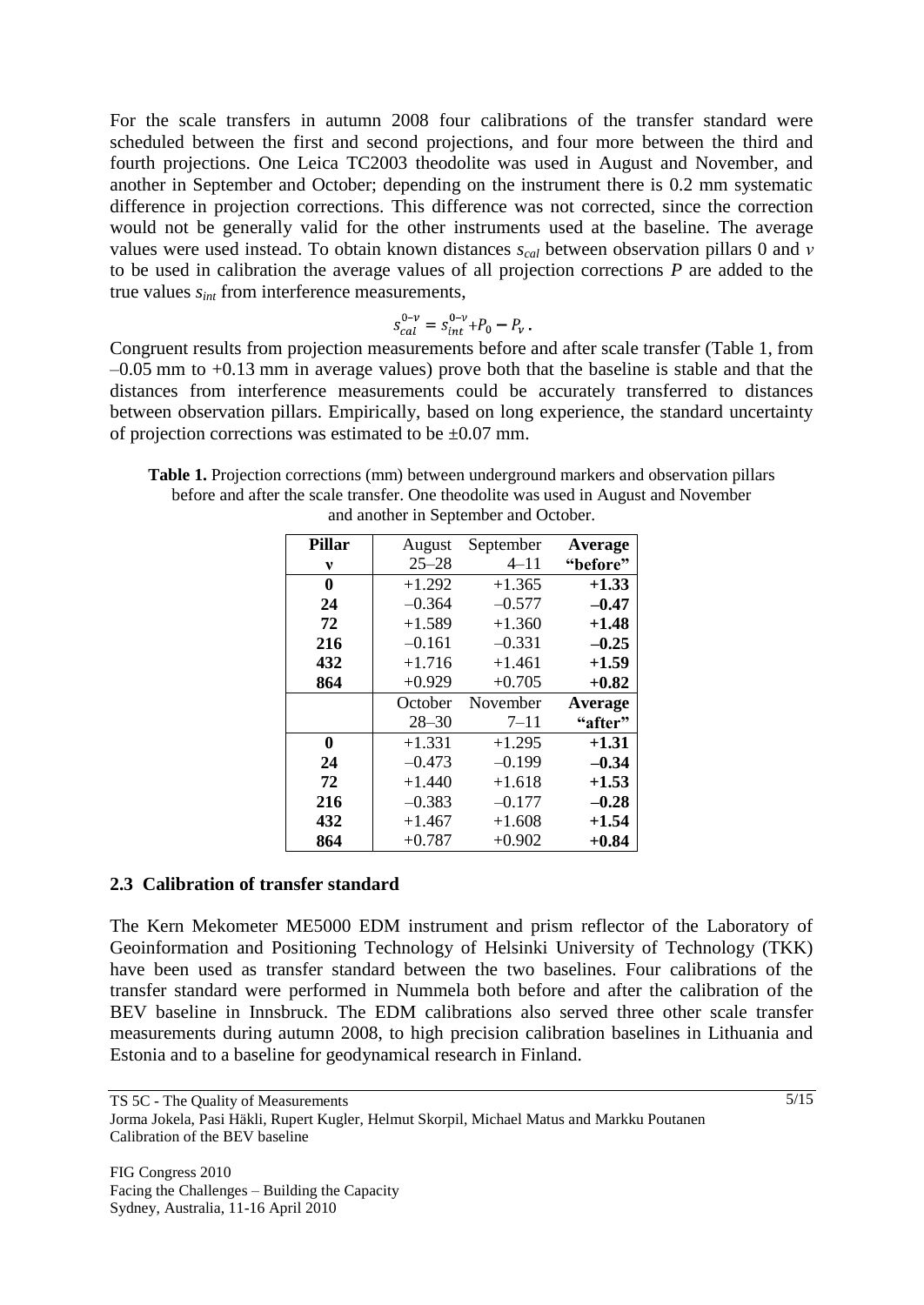The first calibrations were performed in Nummela on August 29 – September 3 in mostly cloudy and rainy weather. During the second calibrations on October 31 – November 6 the weather was varying from cloudy to clear; in general the autumn weather is mostly favourable at the northern latitudes. All calibrations included observations from every 6 pillars to all other 5 pillars, altogether  $2 \times 4 \times 6 \times 5 = 240$  distances ranging from 24 m to 864 m. Every observation included at least two pointings and measurements to the prism reflector, and temperatures were measured at least twice at both ends of every pillar interval. Dry temperature varied during the measurements between 6.5 °C and 15.9 °C, air pressure between 98.24 kPa and 100.52 kPa, and relative humidity between 74 % and 100 %; extreme value of the velocity correction was –15.5 mm.

After first velocity corrections (based on weather observations), geometrical corrections onto the reference height level (top surface of the underground marker 0), and projection corrections, the observed distances were compared with the true distances from interference measurements (Fig. 3). Scale correction and additive constant were determined with linear regression separately for all eight calibrations. Average values "before" (August–September) and "after" (October–November) were determined from the results of four single calibrations, weighted inversely proportional to variances. Results are shown in Table 2. The standard uncertainty of the four calibrations was larger before than after, but for the scale transfers both calibration periods were regarded equally important, allowing e.g. for possible changes in the instrument. Therefore equally weighted average of weighted averages of "before" and "after" is used in the final computations (average of two independent calibration sets). The final values with standard uncertainties used in the scale transfer are  $+0.079$  mm  $\pm 0.014$  mm for the additive constant and  $+0.151$  mm/km  $\pm 0.049$  mm/km for the scale correction.



**Figure 3.** Corrected EDM observations compared with the true values from interference measurements in the calibrations before (left) and after (right) the scale transfer in autumn 2008.

FIG Congress 2010 Facing the Challenges – Building the Capacity Sydney, Australia, 11-16 April 2010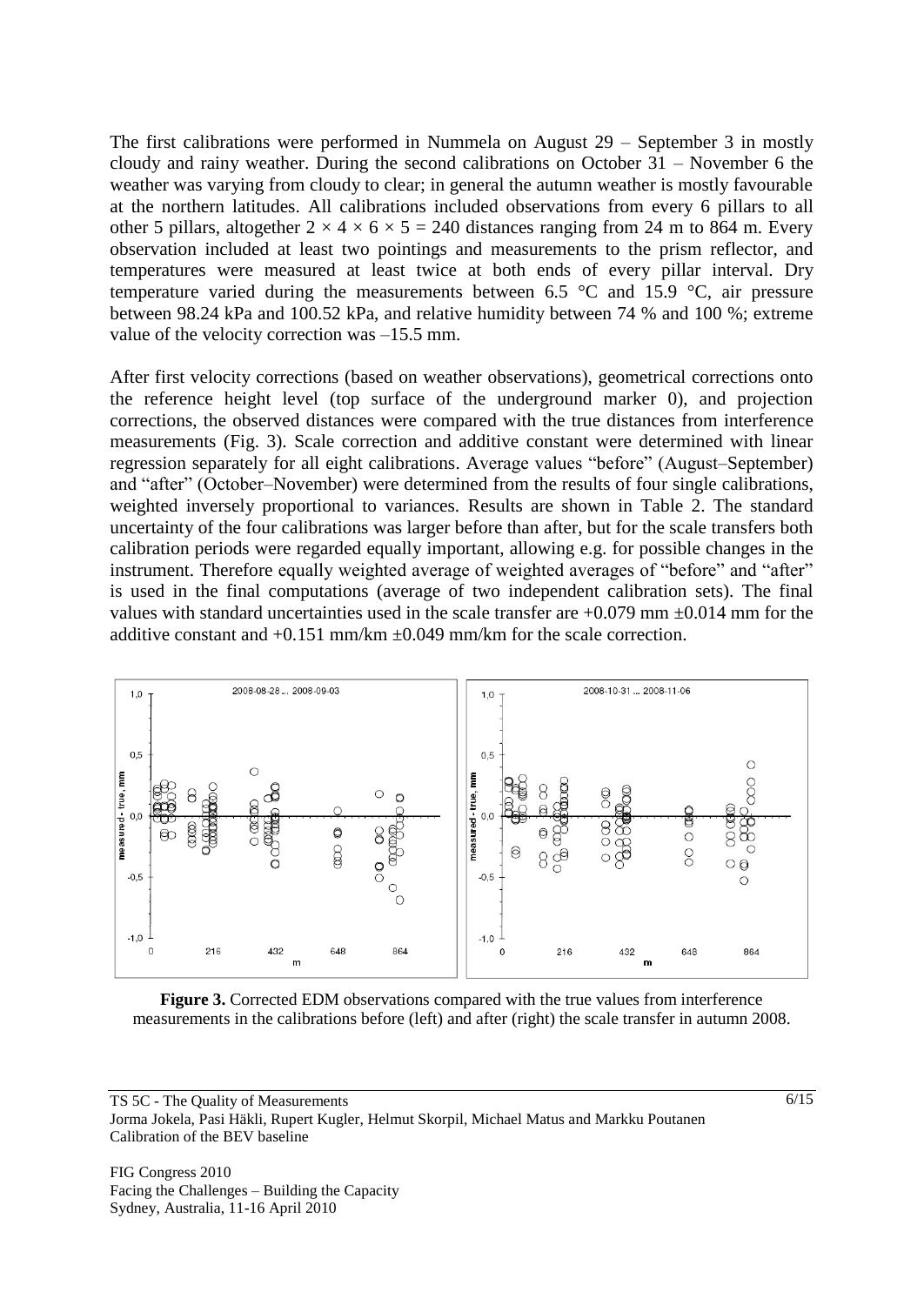|                                 | <b>Additive constant</b> | <b>Scale correction</b> |  |
|---------------------------------|--------------------------|-------------------------|--|
| August 28-29                    | $+0.081 \pm 0.048$       | $+0.011 + 0.048$        |  |
| September 1                     | $+0.052 \pm 0.051$       | $+0.423 \pm 0.054$      |  |
| September 2                     | $+0.082 \pm 0.066$       | $+0.251 \pm 0.075$      |  |
| September 3                     | $+0.044 \pm 0.063$       | $+0.180 \pm 0.075$      |  |
| average "before", equal weights | $+0.065 \pm 0.010$       | $+0.216 \pm 0.085$      |  |
| average "before", weighted      | $+0.065 \pm 0.010$       | $+0.200 \pm 0.099$      |  |
| October 31                      | $+0.077 \pm 0.086$       | $+0.151 \pm 0.096$      |  |
| November 3                      | $+0.101 \pm 0.083$       | $+0.134 \pm 0.094$      |  |
| November 5                      | $+0.096 \pm 0.045$       | $+0.125 \pm 0.048$      |  |
| November 6                      | $+0.091 \pm 0.052$       | $+0.056 \pm 0.049$      |  |
| average "after", equal weights  | $+0.091 \pm 0.005$       | $+0.117 \pm 0.021$      |  |
| average "after", weighted       | $+0.093 \pm 0.004$       | $+0.102 \pm 0.022$      |  |

**Table 2.** Additive constant (mm) and scale correction (mm/km) from eight calibrations, with standard uncertainties.

## **3. MEASUREMENTS AT THE BEV BASELINE**

Four calibrations were performed in Innsbruck during four days, September 16, 17, 18 and 22, at mostly unfavourable weather conditions, because of a lot of sunshine. Every calibration included observations from every 7 pillars to other 6 pillars, altogether  $4 \times 7 \times 6 = 168$ distances. Every observation included at least two pointings and measurements to the prism reflector, and temperatures were measured at least twice at both ends of every pillar interval. Dry temperature varied during measurements between 6.6 °C and 16.2 °C, air pressure between 94.62 kPa and 95.32 kPa, and relative humidity between 42 % and 92 %; extreme value of velocity correction was +20.3 mm. The temperature range was thus about the same both in Nummela and in Innsbruck.

## **3.1 Estimation of uncertainty of velocity correction due to weather conditions**

Observations of ambient temperature, air pressure and relative humidity are an essential part of EDM observations. Using the weather data the influence of medium in propagation of measurement signal is taken into account, for our transfer standard e.g. with formulas given in Kern (1986). Weather conditions anyhow usually remain as the main source of uncertainty, the extent of which is estimated here in some detail.

An outdoor baseline is seldom equipped with an extensive system of weather sensors, and weather data is usually registered at end points of the distances to be measured only or at a few intermediate points in addition. Appropriate instruments are available, but modelling the true temperature along the measurement beam with them is problematic especially in field conditions. This is often a major factor in estimation of total uncertainty, since 1 °C error in temperature causes 1 mm/km error in measured distance. The same applies to 0.3 kPa error in pressure; influence of humidity is less significant.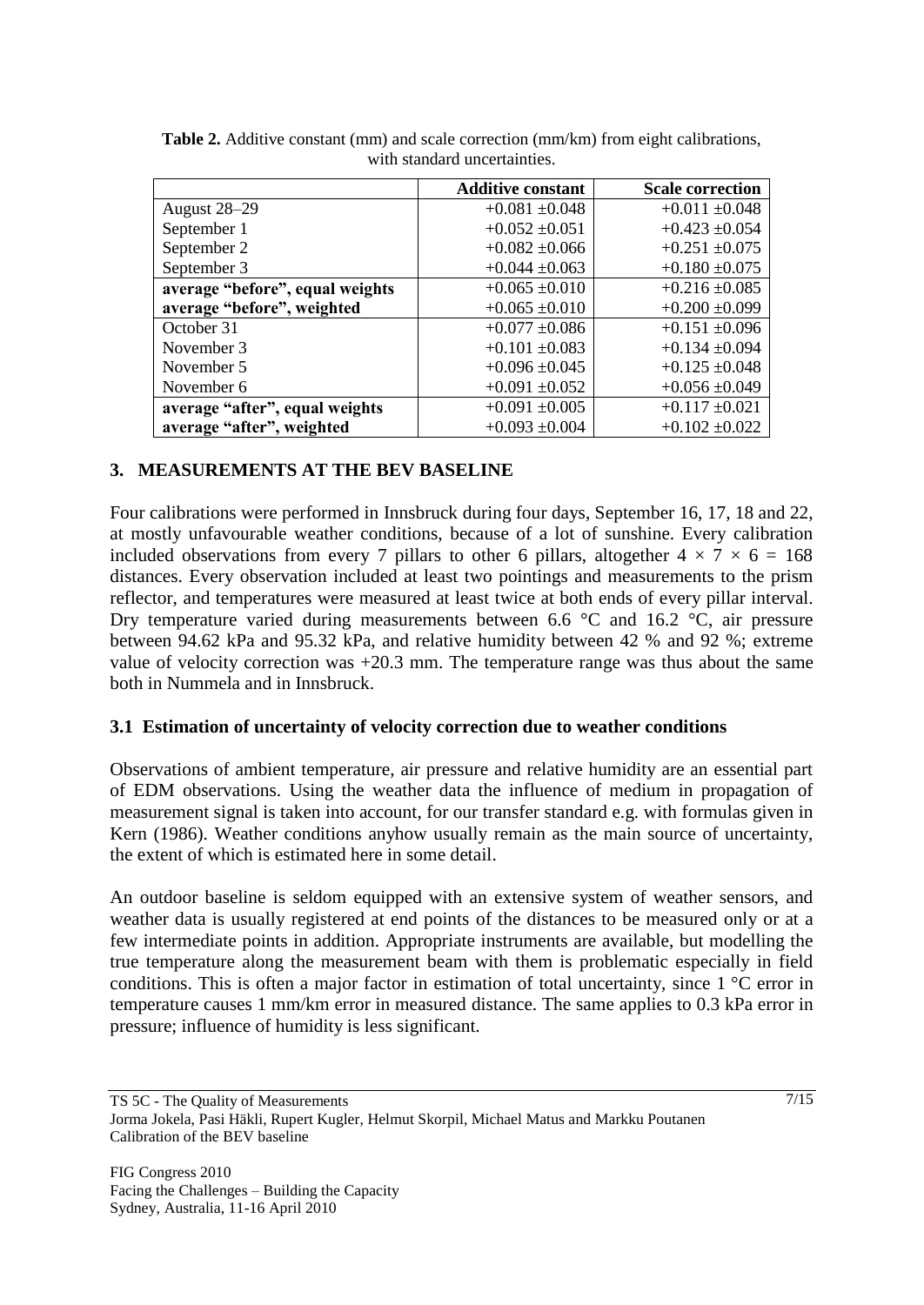Two Assmann-type psychrometers were used for observing dry and wet temperature. Instrument corrections of  $+0.02^{\circ}$ C to  $+0.15^{\circ}$ C have been determined in calibrations in Germany with  $\pm 0.08^{\circ}$  uncertainty. Since the same instruments are used at all stages of scale transfer, possible small systematic errors are eliminated, and uncertainty due to instruments remains small in temperature measurements. During every distance observation dry and wet thermometers were read at both ends of the interval to be measured, and the average value of four readings was used for velocity correction. Reading accuracy was 0.1°C.

The uncertainty of temperature measurements can be estimated from temperature differences between the ends. In favourable conditions on cloudy days differences are typically within a few tenths of degrees, whereas during varying cloudiness larger than one degree differences are common. On sunny days instruments are protected against direct sunlight, but the temperature under parasols may still be different from the temperature at the path of the measurement beam. Rain will bring in another problems. Unfavourable weather conditions result in about three times larger variation in observed distances, compared with optimal field conditions. In Innsbruck the standard deviations of temperature observations (at EDM instrument minus at prism reflector) were 0.30°C (dry) and 0.22°C (wet), and maximum differences were 2.00°C (dry) and 1.65°C (wet), see Fig. 4. Determination of dry temperatures is estimated to cause  $\pm 0.30$  mm/km standard uncertainty and determination of relative humidity (with about  $\pm 2\%$  standard uncertainty) about  $\pm 0.02$  mm/km. This estimation is based on analysis of temperature differences. Variation in Fig. 4 does not depict uncertainty in temperature observations, but most of the differences are caused by real temperature differences between the end points. How well the average value represents the temperature along the measurement beam, depends on measurement conditions. Turbulences caused by the heavy traffic on the passing motorway or by the chilly river Inn on the other side could not be modelled, and they certainly explain a part of the large temperature variations. Since the measurement conditions are equal (though varying) at the points of weather observations and between them, the two observations are regarded as an acceptable estimate of conditions along the measurement beam. If this estimation is insufficient, the deficiencies appear in the estimation of total uncertainty as larger variation in results of single calibrations. With a less abundant data set or with few single calibrations the estimate of uncertainty should be considerably increased. Also the uncertainty due to the computation method could be considered.

Air pressure was measured with two Thommen aneroid barometers at one point. Pressure variation along the baseline due to the height differences or weather changes was neglected, since for every calibration every pillar interval is measured from both ends. The aneroids were compared with the mercury barometer of the FGI before and after the scale transfer. Standard uncertainty of air pressure observations with two barometers was  $\pm 20$  Pa. This is estimated to cause  $\pm 0.06$  mm/km standard uncertainty, and  $\pm 0.03$  mm/km is estimated due to calibrations of barometers. This value is congruent with the long time series for controlling the drift of our mechanical barometers.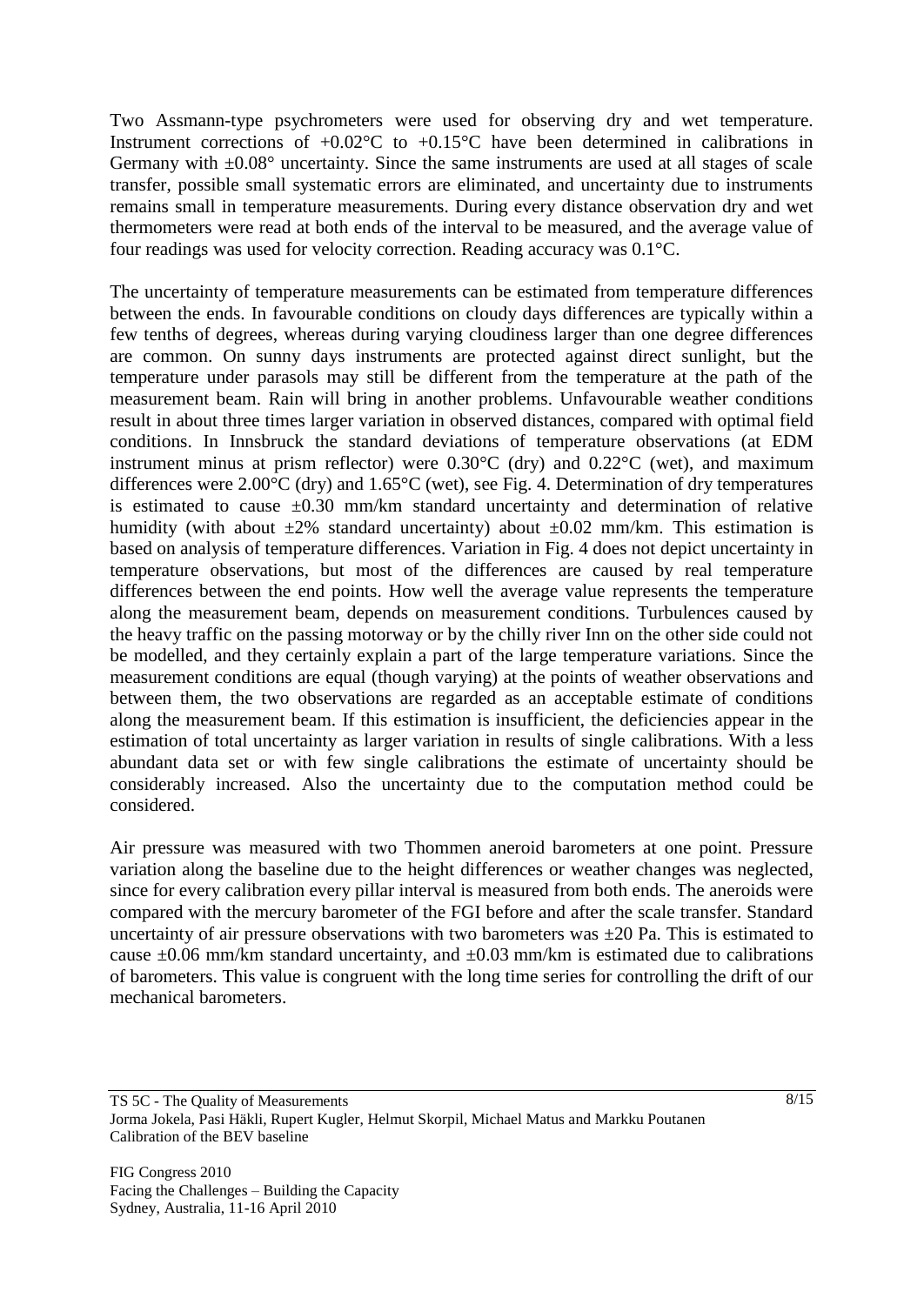

**Figure 4.** Dry (left) and wet (right) temperature differences (at EDM instrument minus at prism reflector) during 168 observations at rather unfavourable conditions.

### **3.2 Estimation of uncertainty due to centring method**

Fixing surveying instruments on the top plate of observation pillar with a 5/8 inch screw through the plate is a widely used simple standard method, using which instruments are attached also on most types of surveying tripods. This is not an optimal centring method for geodetic baselines, but usually sufficiently accurate. At the BEV baseline fixing screws were rather tight, and the uncertainty in centrings is difficult to be treated separately. The small uncertainty due to centrings is included in the observations.

At the Nummela Standard Baseline instruments are attached on observation pillars using another standard method, permanently fixed Kern forced-centring plates. Results of projection measurements there show, that a few tenths of millimetres repeatability in the centring is obtainable with this method.

One more recommended centring method is to install fixing screws permanently on the observation pillars, and to screw instruments directly in them. This method has shown very good repeatability in centrings e.g. at the recently rebuilt Vääna geodetic control baseline of Maa-amet, the Estonian Land Board. This baseline was calibrated by the FGI in October 2008.

At the Lithuanian Kyviskes calibration baseline of the Institute of Geodesy of Vilnius Gediminas Technical University, which has been calibrated by the FGI four times in 1997– 2008 (Jokela et al. 2009), the centring method is about the same as at the BEV baseline. At Kyviskes and BEV baselines standard deviations are of the same order and somewhat larger than at Nummela and Vääna baselines.

## **4. COMPUTATION OF BASELINE LENGTHS**

In the computation, distances between pillar top surfaces are unknown. The instrumentdependent additive constant may be unknown, too, though it has been determined in the calibrations in Nummela. This allows to control the stability of the constant, but the value should remain close to zero.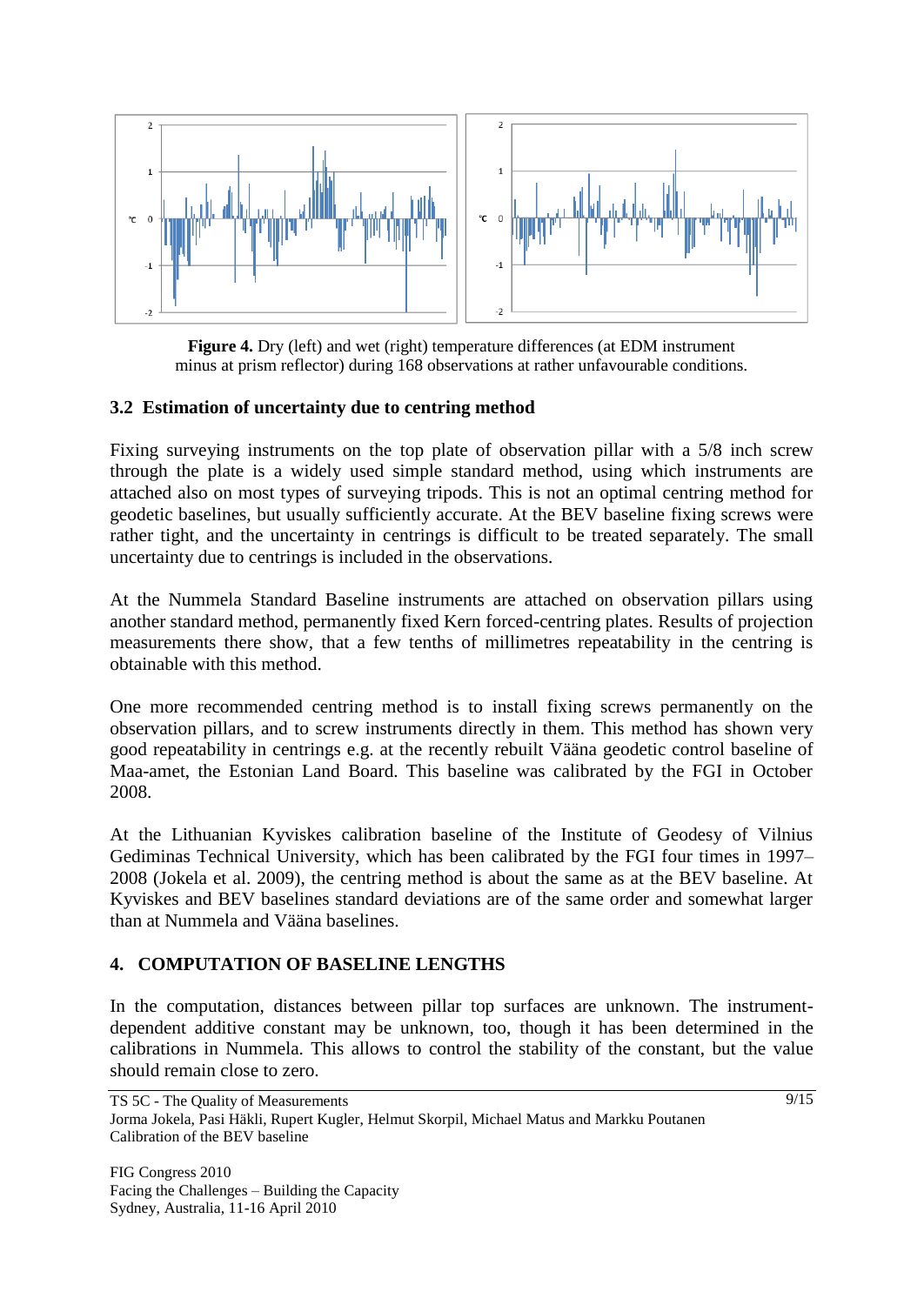

**Figure 5.** Variation of observations (max–min) in four calibrations. Circles stand for 21 distances downhill from west to east and squares for 21 distances uphill from east to west.

#### **4.1 Weighting of observations**

Preliminary analysis of observations after velocity corrections showed clearly that differences of maximum and minimum values are larger for longer than shorter distances (Fig. 5). This is common in EDM, and caused by weather conditions, but seldom found in Kern ME5000 measurements at shorter than 1 km distances. No significant difference between "downhill" (from west to east) and "uphill" (from east to west) observations was found. Weights of observations were set reversely proportional to distances, based on a priori accuracy information of the instrument,  $\pm (0.2 \text{ mm} + 0.2 \text{ mm/km})$ , which seemed to work well. No observations were rejected.

#### **4.2 Geometrical corrections**

In addition to velocity corrections, based on weather observations, geometrical corrections for vertical and horizontal nonparallelism may be applied before adjustments. Height differences are usually determined by precise levelling and reduced onto the reference height level. At the BEV baseline the altitude of the pillar no. 1 top level, 589.438 m, was chosen as the reference level (Fig. 2). Other heights are (2) 589.341 m, (3) 589.150 m, (4) 588.812 m, (5) 588.438 m, (6) 588.187 m, and (7) 587.673 m. The formula for vertical geometrical reduction *ds*, including the inclination correction and the height correction, is

$$
ds = \sqrt{\left[ \left( s^2 - \left( h_j - h_i \right)^2 \right) \right] / \left[ \left( 1 + h_j / R \right) \left( 1 + h_i / R \right) \right]} - s
$$

where *s* is the distance between *i* and *j* to be reduced,  $h_i$  and  $h_j$  are heights above the reference height level  $h_0$ , and R is the radius of the Earth,  $R = 6370$  km. The reverse formula for transforming the reduced distances *sred* back to slope distances *sslope* is

$$
s_{slope} = \sqrt{s_{red}^2 (1 + h_j/R)(1 + h_i/R) + (h_j - h_i)^2}.
$$

TS 5C - The Quality of Measurements Jorma Jokela, Pasi Häkli, Rupert Kugler, Helmut Skorpil, Michael Matus and Markku Poutanen Calibration of the BEV baseline

FIG Congress 2010 Facing the Challenges – Building the Capacity Sydney, Australia, 11-16 April 2010

10/15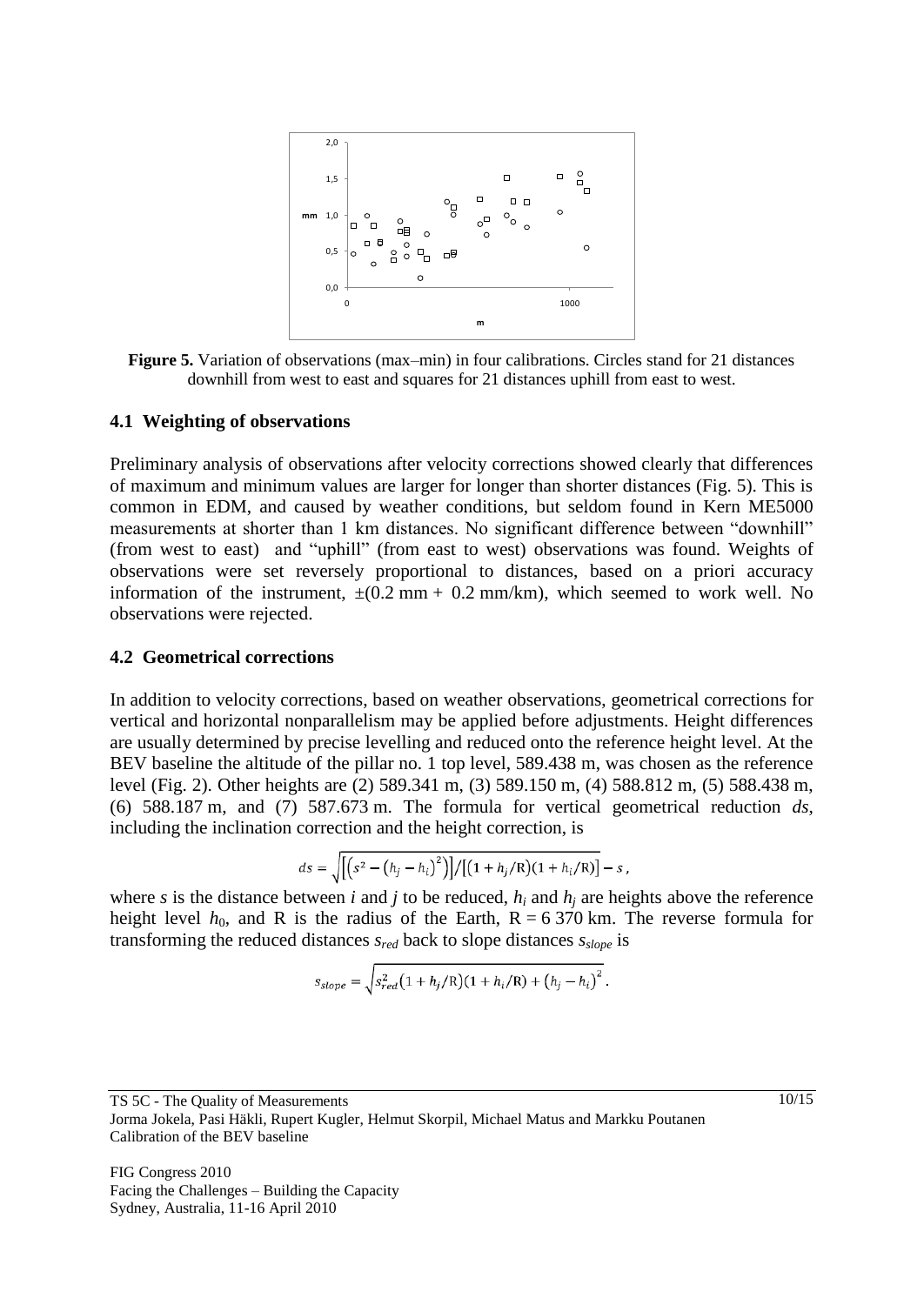Horizontal deviations from a straight line are usually determined by precision tacheometry. At the BEV baseline these deviations are large (Fig. 2), prompting the use of proper geodetic network adjustments instead of ordinary procedures for baselines with a common design. If all distances are projected onto the line between pillars 1 and 7, corrections for horizontal nonparallelism range up to –10.27 mm for pillar interval 6–7.

# **4.3 Least-squares adjustments**

Several procedures for least-squares adjustment of observed and corrected lengths are available. Two least-squares adjustment programs, written at the FGI, were used in the computations. One program, originally constructed for the first-order triangulation, reduces the observed distances onto the GRS80 ellipsoid or other reference surface using levelled and geoidal heights, and solves the trilateration network. Vectors between pillars are then solved from the resulting geodetic coordinates with the formulas for geodetic reverse problem, and reduced back to the slope distances.

The second program performs a straightforward three-dimensional network adjustment without any height reductions. Both programs resulted in equal vector lengths and residuals at micrometre level. The results are presented in Table 4.

# **5. ESTIMATION OF TOTAL UNCERTAINTY**

Factors of the total uncertainty of measurement have been presented in the previous sections. Standard uncertainties  $(k=1)$  are combined in the computation in Table 3. The values presented with the lengths in Table 4 are extended uncertainties  $(k=2)$ .

# **5.1 Uncertainty of the length of Nummela Standard Baseline**

Standard uncertainties from the latest interference measurements at the Nummela Standard Baseline range from  $\pm 0.02$  mm to  $\pm 0.07$  mm for section lengths 24 m to 864 m (Jokela et al. 2009). This evaluation comprises the traceability chain from the definition of the metre through the quartz gauge system and interference measurements with the Väisälä comparator to baseline lengths between underground markers.

# **5.2 Uncertainty of the scale transfer**

Estimation of total uncertainty of measurement includes standard uncertainties (k=1) as listed here. Uncertainties from the adjustments of observations at the BEV baseline are based on statistical analysis of a series of observations (Type A), and the values for other components are based on previous results and experiences (Type B).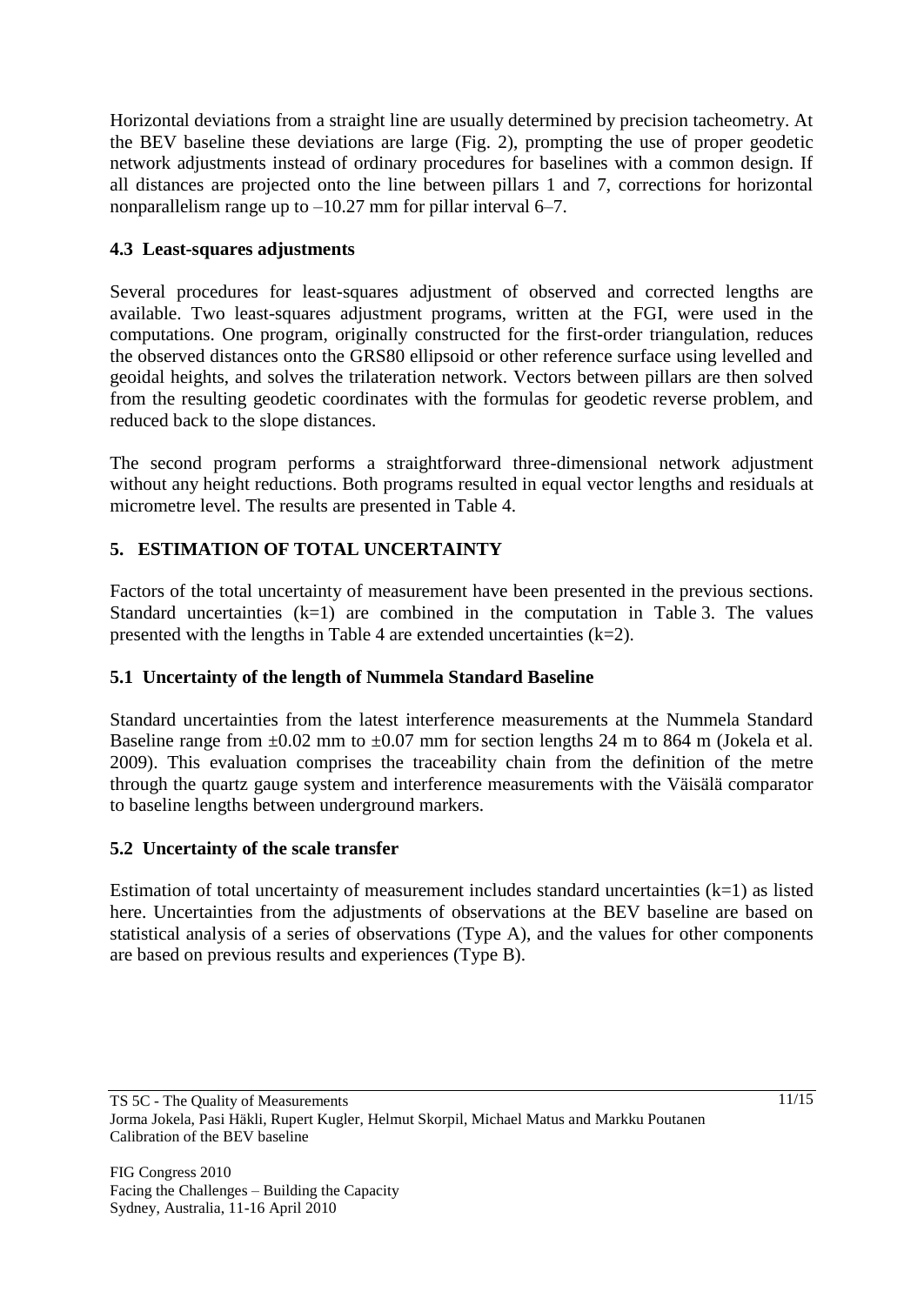| <b>Type</b><br>of<br>uncer-<br>tainty | <b>Description</b>       | Quantity $x_i$      | <b>Standard</b><br>uncertainty<br>$u(x_i)$ | <b>Sensitivity</b><br>coefficient $c_i$ | <b>Standard</b><br>uncertainty,<br>fixed<br>component<br>(mm) | <b>Standard</b><br>uncertainty,<br>proportional<br>component<br>$(\mu m \times L,$<br>$L$ in $m$ ) |
|---------------------------------------|--------------------------|---------------------|--------------------------------------------|-----------------------------------------|---------------------------------------------------------------|----------------------------------------------------------------------------------------------------|
| A                                     | 21 distances from the    |                     | from                                       |                                         |                                                               |                                                                                                    |
|                                       | adjustments (including)  | from $30 \text{ m}$ | $0.068$ mm to                              |                                         | from $0.068$                                                  |                                                                                                    |
|                                       | centring and levelling)  | to 1080 m           | $0.163$ mm                                 |                                         | to $0.163$                                                    | 0.000                                                                                              |
| B                                     | scale from Nummela       | 1.000000000         | 0.000000086                                |                                         | 0.000                                                         | 0.086                                                                                              |
| B                                     | projection measurements  | $0 \text{ mm}$      | $0.070$ mm                                 |                                         | 0.070                                                         | 0.000                                                                                              |
| B                                     | EDM scale correction     | 1.000000151         | 0.000000049                                | L                                       | 0.000                                                         | 0.049                                                                                              |
| B                                     | EDM additive constant    | $0.079$ mm          | $0.014$ mm                                 |                                         | 0.014                                                         | 0.000                                                                                              |
| B                                     | temperature observations | from $279.8 K$      |                                            |                                         |                                                               |                                                                                                    |
|                                       |                          | to 289.4 K          | 0.30K                                      | $1\times10^{-6}$ K <sup>-1</sup> L      | 0.000                                                         | 0.300                                                                                              |
| B                                     | temperature instruments  | 0 K                 | $0.11\text{ K}$                            | $1\times10^{-6}$ K <sup>-1</sup> L      | 0.000                                                         | 0.110                                                                                              |
| B                                     | pressure observations    | from 94.62 kPa      |                                            |                                         |                                                               |                                                                                                    |
|                                       |                          | to 95.32 kPa        | 20 Pa                                      | $3\times10^{-9}$ Pa <sup>-1</sup> L     | 0.000                                                         | 0.060                                                                                              |
| B                                     | pressure instruments     | 0 Pa                | 10 Pa                                      | $3\times10^{-9}$ Pa <sup>-1</sup> L     | 0.000                                                         | 0.030                                                                                              |
| B                                     | humidity observations    | fr. $42%$           |                                            |                                         |                                                               |                                                                                                    |
|                                       |                          | to 92 %             | 2 %                                        | $1\times10^{-8}$ % $^{-1}$ L            | 0.000                                                         | 0.020                                                                                              |
|                                       | <b>Total standard</b>    |                     |                                            |                                         | from 0.098                                                    | 0.343                                                                                              |
|                                       | uncertainty              |                     |                                            |                                         | to 0.178                                                      |                                                                                                    |

**Table 3.** Estimation of uncertainty of measurement.

**Table 4.** Slope distances between pillars of the BEV baseline, with extended uncertainties.

| <b>Interval</b>                  | Distance (mm)         | <b>Interval</b>     | Distance (mm)         |
|----------------------------------|-----------------------|---------------------|-----------------------|
| $1\quad 2$                       | $30038.63 \pm 0.21$   | 3<br>$\overline{4}$ | 149 971.99 ±0.22      |
| - 3                              | $120036.12 \pm 0.21$  | 3<br>5 <sup>5</sup> | 359 953.18 ±0.32      |
| 4                                | $270\,008.10\pm0.28$  | 3<br>6              | 629 956.42 $\pm$ 0.48 |
| - 5                              | 479 989.28 $\pm$ 0.38 | 3                   | $960\,005.73\pm0.75$  |
| 6                                | 749 992.50 $\pm$ 0.56 | 45                  | $209981.40 \pm 0.25$  |
| -7                               | $1080041.18 \pm 0.81$ | 6                   | 479 984.48 $\pm$ 0.39 |
| 2 3                              | 89 997.56 $\pm$ 0.21  | 4                   | $810035.19 \pm 0.64$  |
| $\mathcal{D}$<br>$\overline{4}$  | 239 969.55 $\pm$ 0.26 | 5<br>6              | $270003.85 \pm 0.30$  |
| 2 5                              | 449 950.69 ±0.37      | 5                   | 600 054.80 $\pm$ 0.50 |
| $\mathcal{D}_{\mathcal{L}}$<br>6 | 719 953.97 ±0.54      | 6                   | 330 063.22 $\pm$ 0.36 |
| $\mathcal{D}_{\mathcal{C}}$      | $1050002.60 \pm 0.79$ |                     |                       |

## **6. RESULTS**

Results, slope distances between pillar intervals of the BEV baseline with extended uncertainties, are listed in Table 4, and ready to be used as traceable reference values in further calibrations of EDM instruments. Extended uncertainties range from  $\pm 0.21$  mm to  $\pm 0.81$  mm; for the longest distance this is equal to  $\pm 0.75$  mm/km.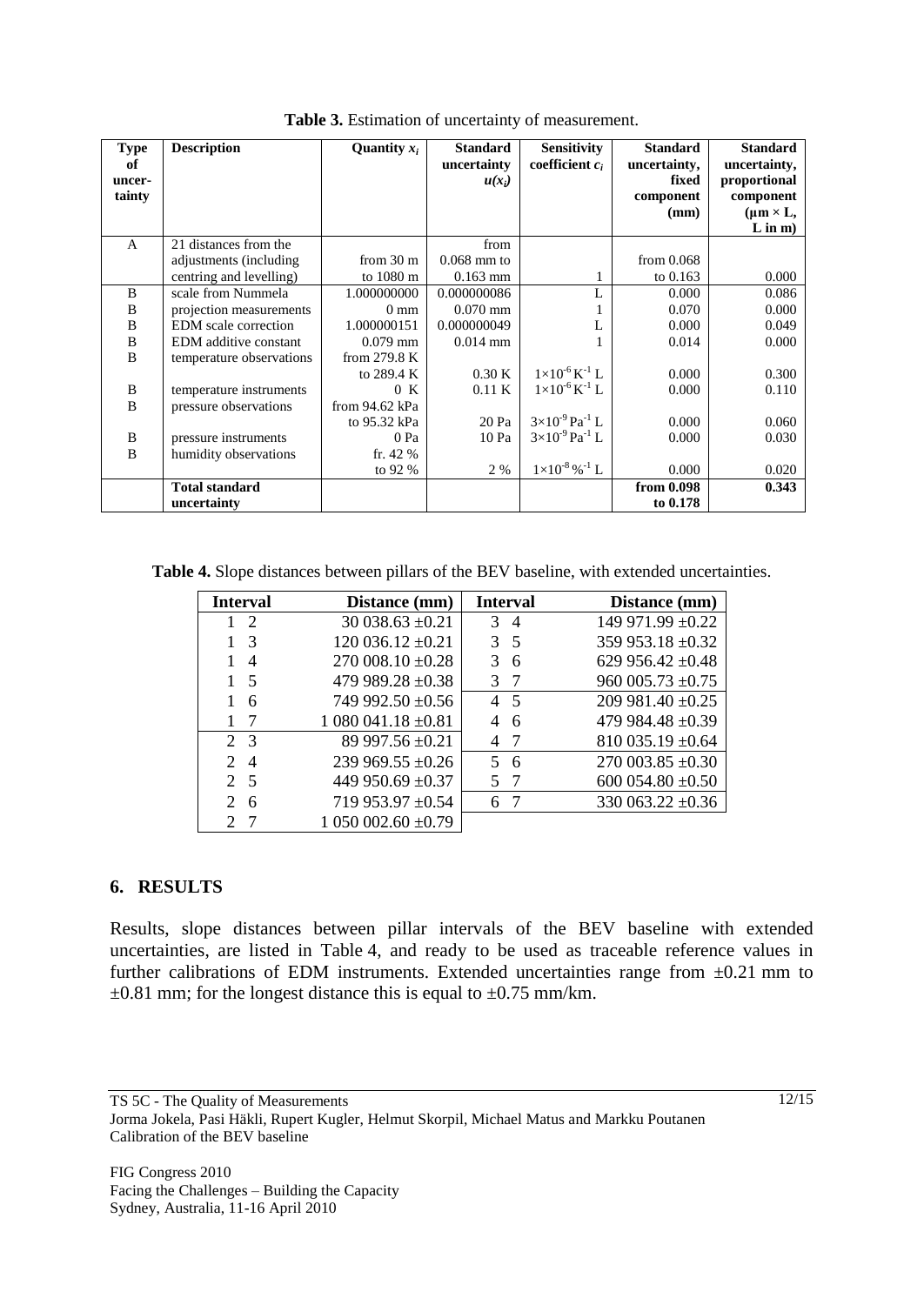### **6.1 Comparison with previous results**

The BEV measured the Innsbruck baseline for the first time already in September 2006, when all the 21 pillar intervals were observed once from both ends. Every observation included three pointings. The new results of September 2008 from the adjustments were first compared with the velocity-corrected, but non-adjusted previous data set. No significant scale difference could be discerned, but a few tenths of millimetres systematic difference, attributable to instrument corrections, was evident.

To determine and correct the additive constant, the data of September 2006 was adjusted with the formulas presented by Rüeger 1996, p. 203–206. Net adjustments were not used now, because of small amount of observations and an unfavourable geometry. Instead, vertical reductions due to height differences were applied to the slope distances, and horizontal nonparallelism was corrected by projecting the distances on the line between pillars 1 and 7. Adjusted baseline lengths were solved along with the additive constant +0.250 mm  $\pm 0.024$  mm (k=1). After this correction, and transforming the results back to the slope distances, the results of September 2006 are in good accordance with the results of September 2008, as we can see in Fig. 6. This indicates good short-term stability of the baseline and equal scale in the measurements.





## **7. CONCLUSIONS**

A topical example of the best current practice and state-of-the-art in scale transfer for geodetic baselines is presented in this contribution. The new results of calibration of the BEV baseline are directly usable in calibration of EDM instruments, and also meet the needs for validation of new instruments. The environment is not optimal for all kind of metrological research and development, but on the contrary is similar to conditions in many practical applications; availability of a set of different kinds of baselines indoors and especially outdoors is advantageous for length metrology.

The extended uncertainty of  $\pm 0.7$  mm/km now obtained for the baseline length of 1 080 m is larger than the expected  $\pm 0.5$  mm/km. As usual, the main source of the uncertainty is temperature measurements, and in more favourable weather conditions the expected value might be reached with the present instrumentation.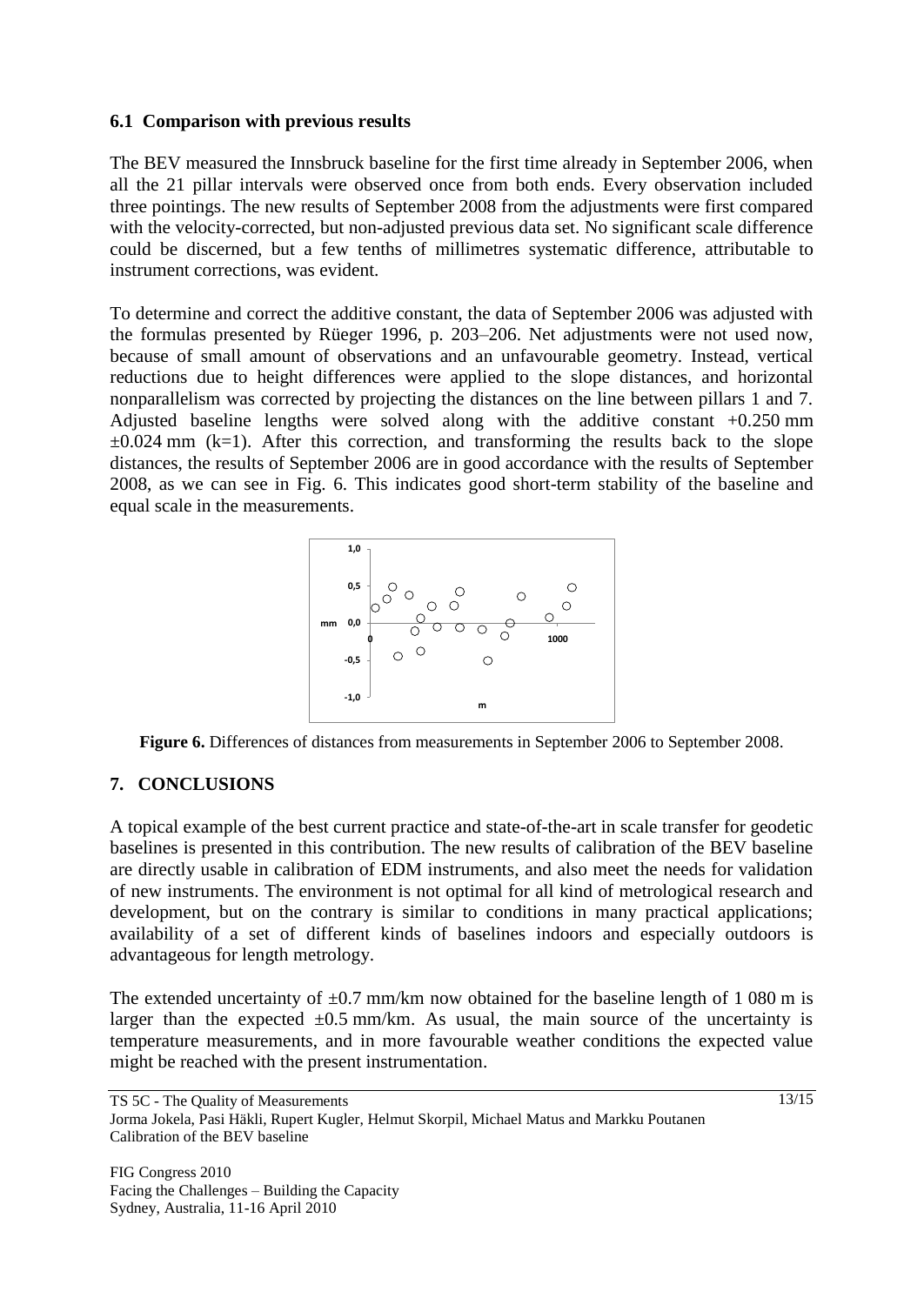### **ACKNOWLEDGEMENTS**

We thank Dr. Jean-Pierre Wallerand of LNE-INM/CNAM, France, for strong contribution to this work by successful chairing of the EMRP JRP "Absolute long distance measurement in air". The work has received funding from the European Community's Seventh Framework Programme, ERA-NET Plus, under Grant Agreement No. 217257. We also thank Messrs. Benno Steffan, Josef Tschaikner, Wolfgang Niedermayr and Johann Frotschnig at the BEV Surveying Office in Innsbruck for arrangements during the measurements in Austria in September 2008. At the FGI we thank Mr. Olli Wilkman for responsible assistance at the Nummela Standard Baseline during the entire field work season 2008, and Mrs. Ulla Kallio for assistance in the adjustment calculations in April 2009. In the scale transfer we have used the Kern Mekometer ME5000 of the Laboratory of Geoinformation and Positioning Technology of Helsinki University of Technology (TKK) as a transfer standard. We thank Prof. Martin Vermeer and other staff there for a good cooperation.

### **REFERENCES**

EMRP (2009). European Metrology Research Programme (EMRP) web page, http://www.emrponline.eu/ and EMRP Joint Research Project "Absolute long distance measurement in air" web page, http://www.longdistanceproject.eu/

Jokela, J. and Häkli, P. (2006). Current research and development at the Nummela Standard Baseline. Proc. XXIII FIG Congress, Munich, Germany, October 8–13, 2006, 15 p. http://www.fig.net/pub/fig2006/papers/ps05\_02/ps05\_02\_02\_jokela\_hakli\_0371.pdf

Jokela, J., Häkli, P., Ahola, J., Buga, A. and Putrimas, R. (2009). On traceability of long distances. Proceedings of the XIX IMEKO World Congress, Fundamental and Applied Metrology, September 6−11, 2009, Lisbon, Portugal, pp. 1882–1887.

http://www.imeko2009.it.pt/Papers/FP\_100.pdf

Jokela, J. and Poutanen, M. (1998). The Väisälä baselines in Finland. Publ. of the FGI, no. 127. 61 p.

Kern (1986). Operating instructions Mekometer ME5000 Precision Distance Meter. 41 p.

Kukkamäki, T.J. (1969). Ohio Standard Baseline. Ann. Acad. Sci. Fenn., A.III.102. 59 p.

Kukkamäki, T.J. (1978). Väisälä interference comparator. Publ. of the FGI, no. 87. 99 p.

Lassila, A., Jokela, J., Poutanen, M. and Xu, J. (2003). Absolute calibration of quartz bars of Väisälä interferometer by white light gauge block interferometer. Proceedings of the XVII IMEKO World Congress, June 22–27, 2003, Dubrovnik, Croatia, pp. 1886–1889. http://www.imeko.org/publications/wc-2003/PWC-2003-TC14-026.pdf

Rüeger, J. M. (1996). Electronic Distance Measurement.  $4<sup>th</sup>$  ed. Springer.

Väisälä, Y. (1923). Die Anwendung der Lichtinterferenz zu Längenmessungen auf grösseren Distanzen. Publ. of the Finn. Geod. Inst. no. 2. 30 p.

Väisälä, Y. and Oterma, L. (1967). System of Quartzmetres and the Absolute Length of its Gauges. Metrologia, Vol. 3, No. 2, pp. 37–41.